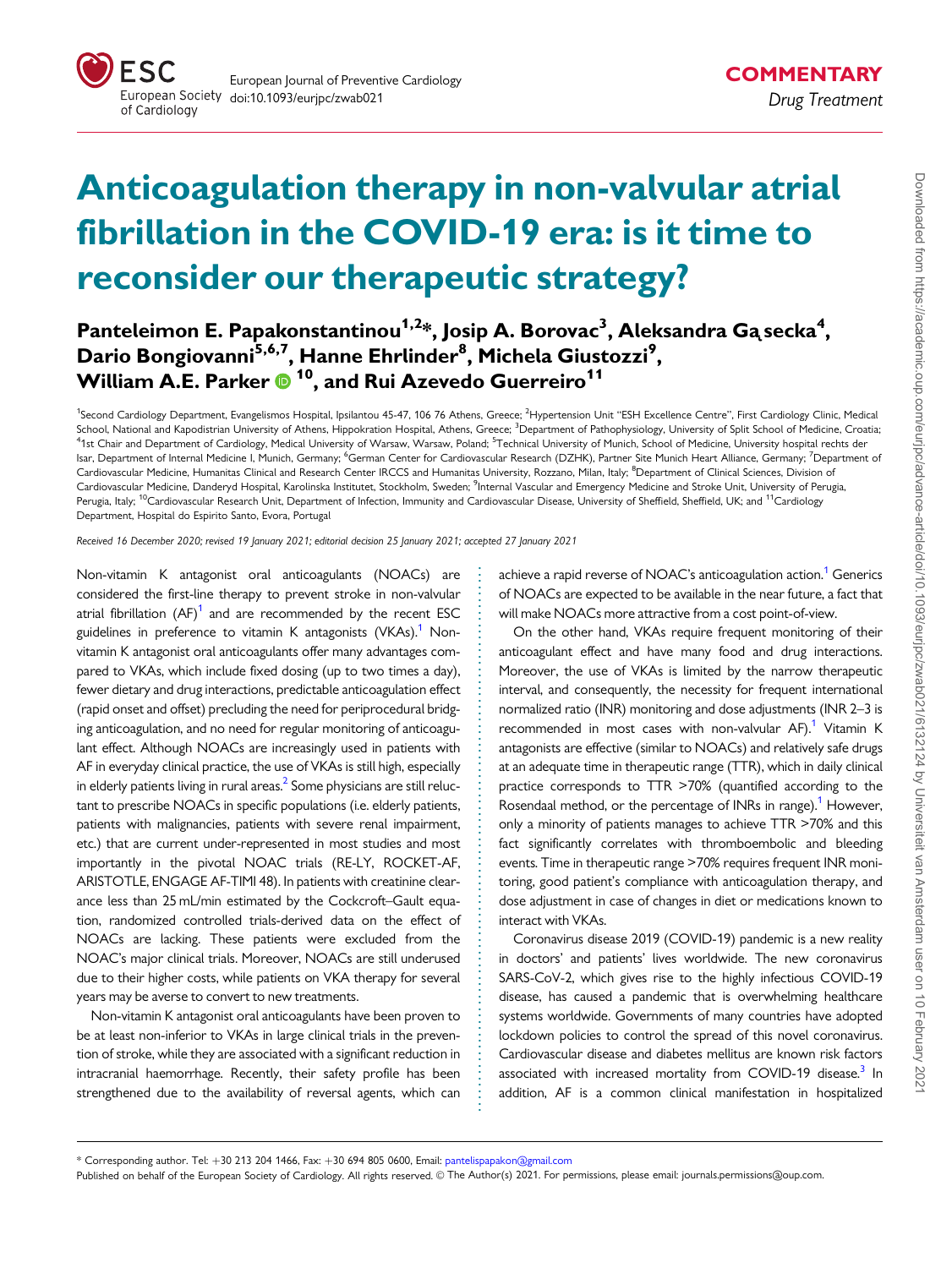<span id="page-1-0"></span>patients with COVID-19 and it is associated with increased mortality and/or requirement for mechanical ventilation.<sup>[4,5](#page-2-0)</sup> Healthcare systems apply technologies of telemedicine and remote monitoring of patients with chronic diseases, such as AF to avoid frequent visits of patients to healthcare centres and/or hospitals.<sup>[6](#page-2-0)</sup> For instance, Li et  $al.$ <sup>[7](#page-2-0)</sup> conducted a study in China to evaluate the efficacy of remote anticoagulation management with a NOAC (rivaroxaban) by pharmacists for elderly patients with non-valvular AF during the COVID-19 pandemic. This pharmacist-led remote intervention was associated with a reduction in gastrointestinal bleeding complications and skin ecchymoses and with delays in the first outpatient revisit after discharge. These are desirable outcomes during the COVID-19 pandemic since they minimize contact with healthcare workers. According to a position statement of the Working Group on Cardiovascular Thrombosis of the Spanish Society of Cardiology<sup>8</sup> and the NHS 'Clinical guide for the management of anticoagulant services during the coronavirus pandemic', NOACs are recommended to minimize the need for anticoagulation monitoring in AF patients during the COVID-19 pandemic.<sup>6,8</sup> For hospitalized patients under treatment with a VKA who are eligible for prescription of a NOAC, it is recommended to change the VKA into NOAC during hospitalization in order to reduce visits to healthcare centres for subsequent monitoring after discharge, which may expose this high-risk population to SARS-CoV-2 infection.<sup>8</sup> The healthcare departments of some autonomous Spanish communities (e.g. Andalusia, Community of Madrid, Region of Murcia) have already approved anticoagulation with NOACs for patients with a recently diagnosed AF to avoid the frequent INR monitoring required at the start of VKA.<sup>8</sup> In a small, pro-spective study by Patel et al.,<sup>[6](#page-2-0)</sup> telephone switching of warfarin patients to a NOAC was proven safe with good patients' compliance.

Is the anticoagulation therapy with VKAs in patients with AF feasible in the era of the COVID-19 pandemic? Should we replace the VKAs with NOACs in most patients with AF during the COVID-19 pandemic? VKAs are effective and cheap oral anticoagulants, but they require frequent monitoring with blood tests and also have a narrow therapeutic window. Furthermore, TTR of INR recorded is relatively low in population studies (<60–70%), especially in rural and remote regions, thus exposing the patients to severe thromboembolic ( $INR < 2$ ) or bleeding events ( $INR > 3$ ). Consequently, frequent monitoring of VKAs is mandatory to avoid thromboembolic and bleeding events, especially in patients with labile INR. It is of clinical significance the fact that the initial letter 'L' in HAS-BLED score<sup>[1](#page-2-0)</sup> (HAS-BLED score has the best evidence for predicting bleeding risk) represents labile INR, which indicates that a patient has TTR <60%. This component of the risk score is relevant only in patients receiving VKAs and consequently, it is not applicable in patients receiving NOACs. This is also of importance among patients with acute coronary syndromes or patients with chronic coronary syndromes undergoing percutaneous coronary intervention in whom a narrower therapeutic range of INR is recommended by the latest guidelines (INR  $2-2.5$ ). Frequent INR monitoring equals frequent visits to healthcare centres, which in turn leads to the patients' exposure to SARS-CoV-2 and possible spread of the disease. Additionally, patients with AF are mostly elderly with multimorbidity, suffering from hypertension, and other cardiovascular comorbidities, which make them a population at high risk for severe COVID-19 course and complications.<sup>3</sup> Last but not the least, the well-described COVID-19 coagulopathy can also lead to abnormal coagulation parameters and alters INR levels in patients receiving long-term anticoagulation therapy with VKAs.

Although NOACs seem an attractive treatment option during the COVID-19 pandemic, we have to keep in mind the possible pharmacological interaction of NOACs with antiviral drugs and some immunomodulating agents<sup>3,9</sup> that might be used in patients hospitalized with COVID-19. In this group of patients, low molecular weight



. . . . . . . . . . . . . . . . . . . . . . . . . . . . . . . . . . . . . . . . . . . . . . . . . . . . . . . . . . . . . . . . . . . . . . . . . . . . . . . . . . . . . . . . . . . . . . . .